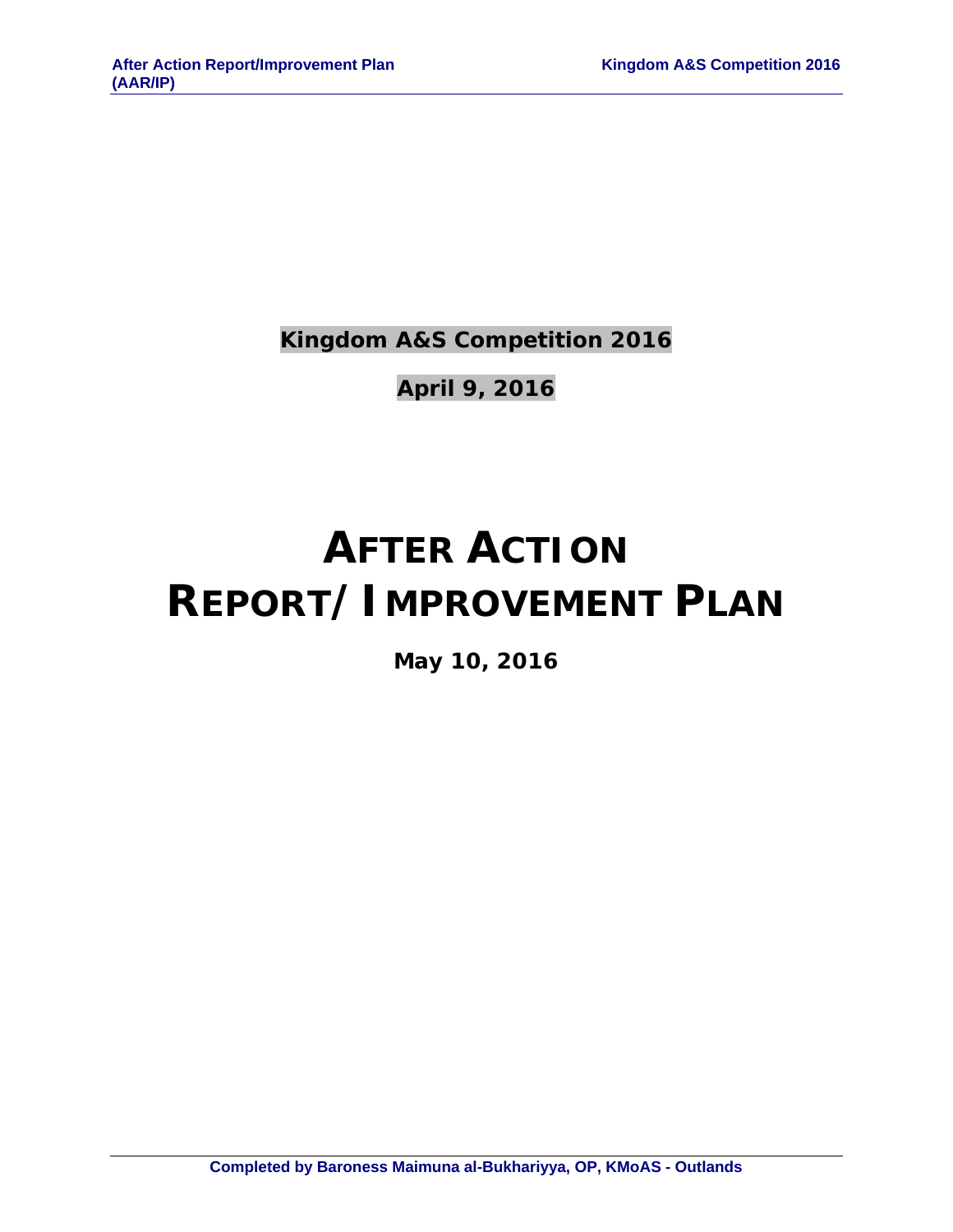This page is intentionally blank.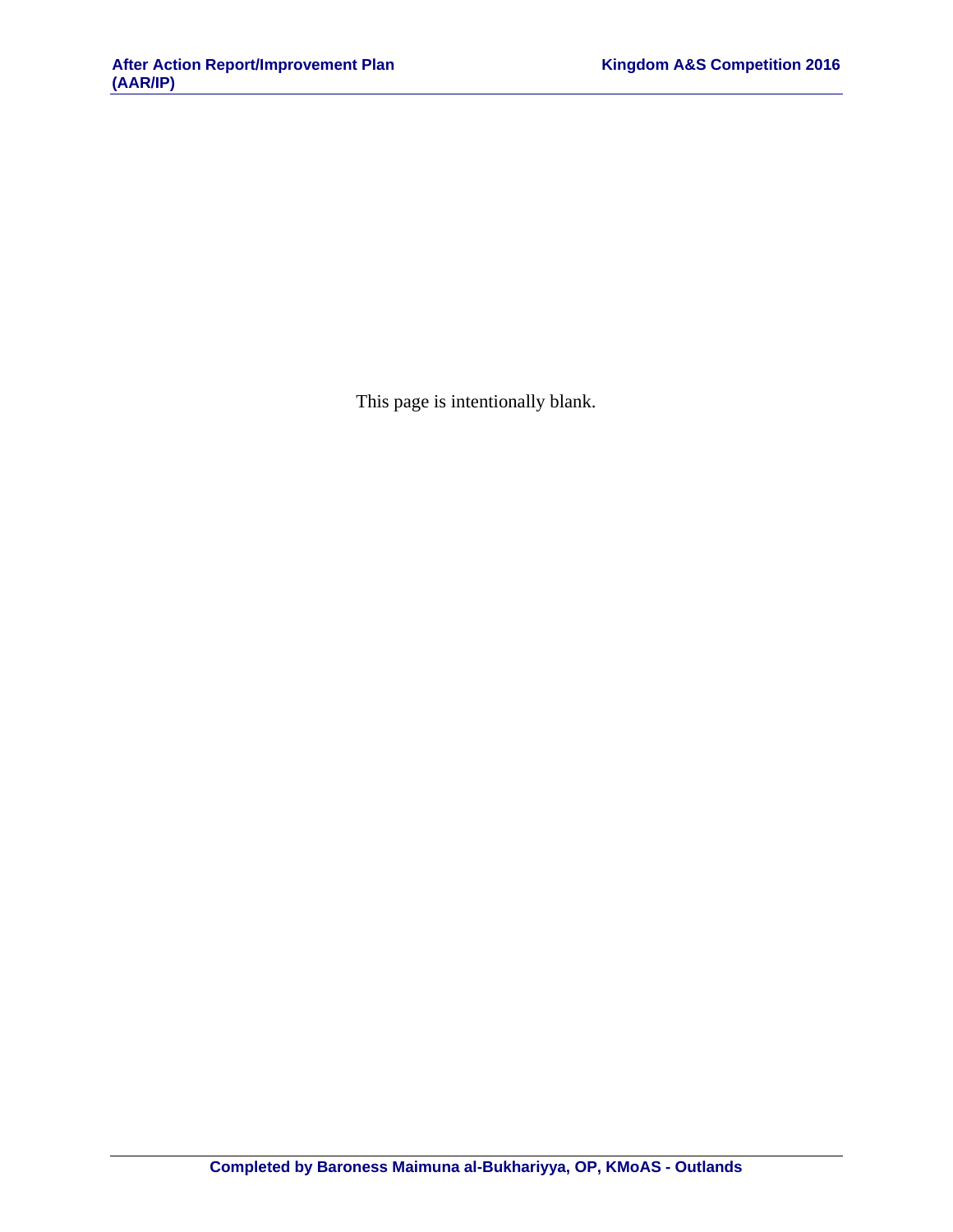### **HANDLING INSTRUCTIONS**

- 1. The title of this document is Kingdom A&S 2016.
- 2. The information gathered in this AAR should be used in the planning process for the next competition, held in April 2018.
- 3. At a minimum, the attached materials will be disseminated only on a need-to-know basis.
- 4. Points of Contact:

KMoAS:

Maimuna al-Bukhariyya 505-670-3594 (cell) thlmaimuna@gmail.com or artsandsciences@outlands.org e-mail

Deputy - Kingdom A&S Competition and Collegium:

Isabella di Francesco Ambrosini 505-801-6896 (cell) isabellaambrosini@msn.com e-mail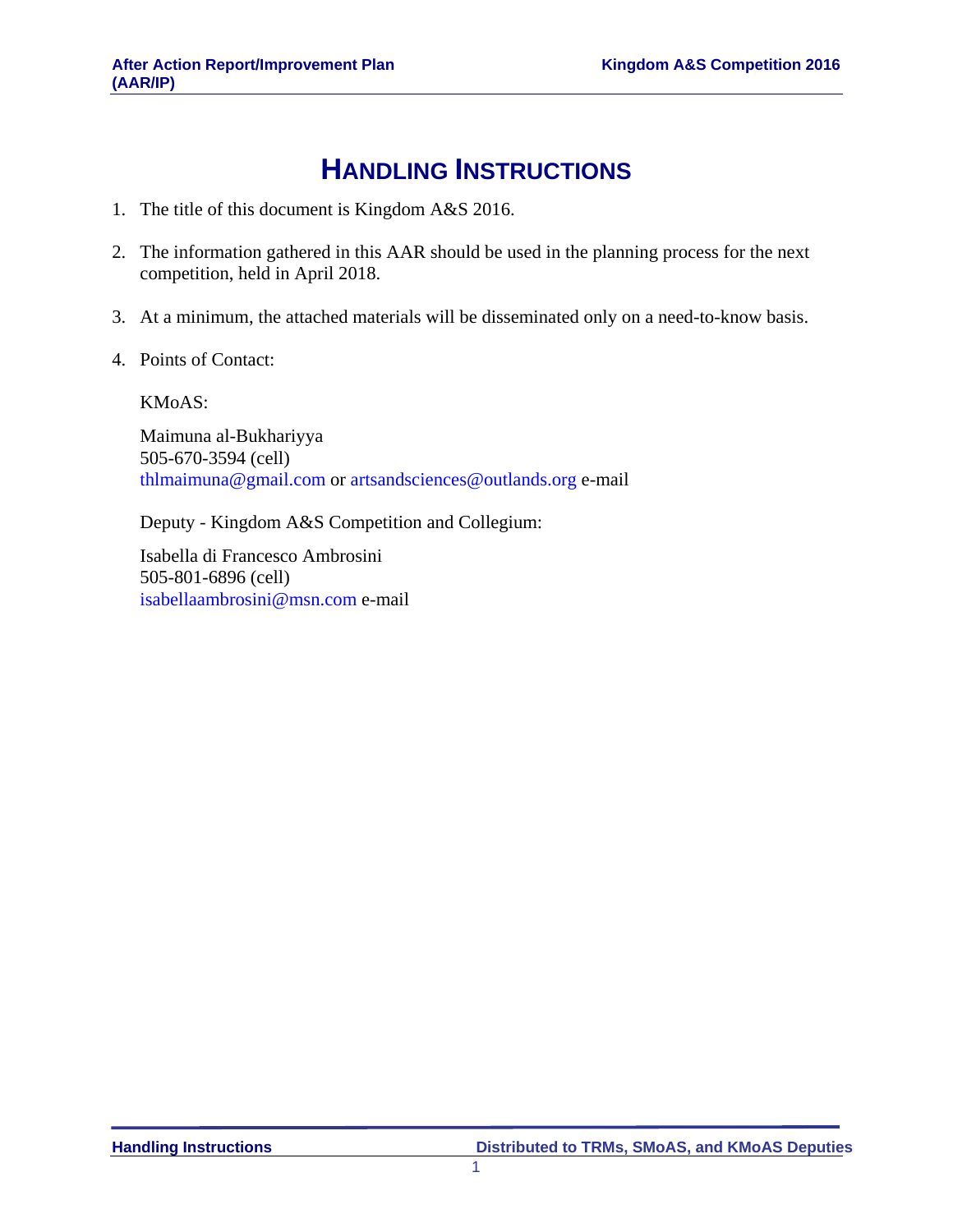This page is intentionally blank.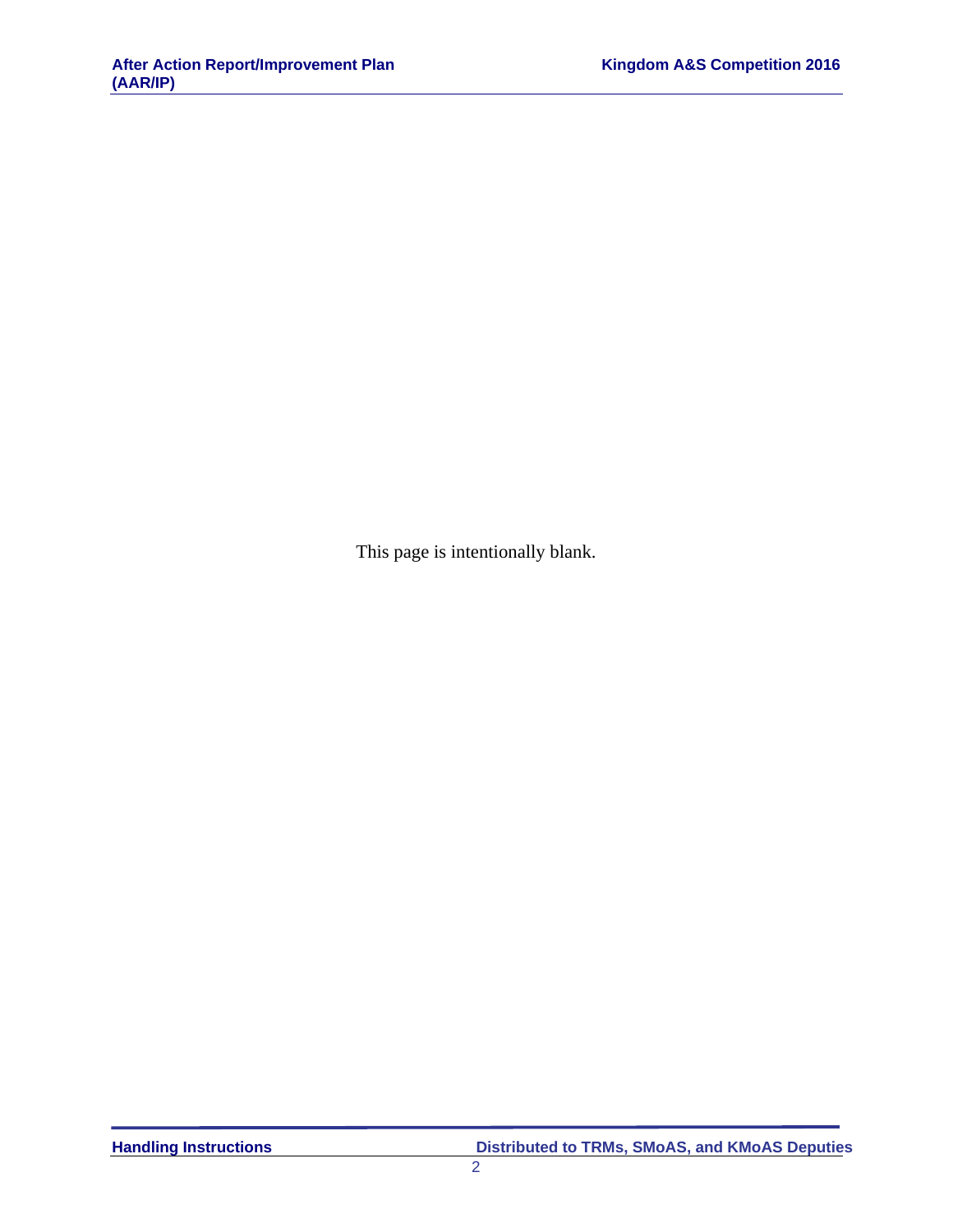### **CONTENTS**

| Appendix C: Participant Feedback Summary [Optional]  |  |  |  |  |
|------------------------------------------------------|--|--|--|--|
| Appendix D: Exercise Events Summary Table [Optional] |  |  |  |  |
|                                                      |  |  |  |  |
| [p]                                                  |  |  |  |  |

[If an AAR contains graphics, figures, or tables, they should be numbered and listed in the Contents section (e.g. Figure 1, Table 1, etc.).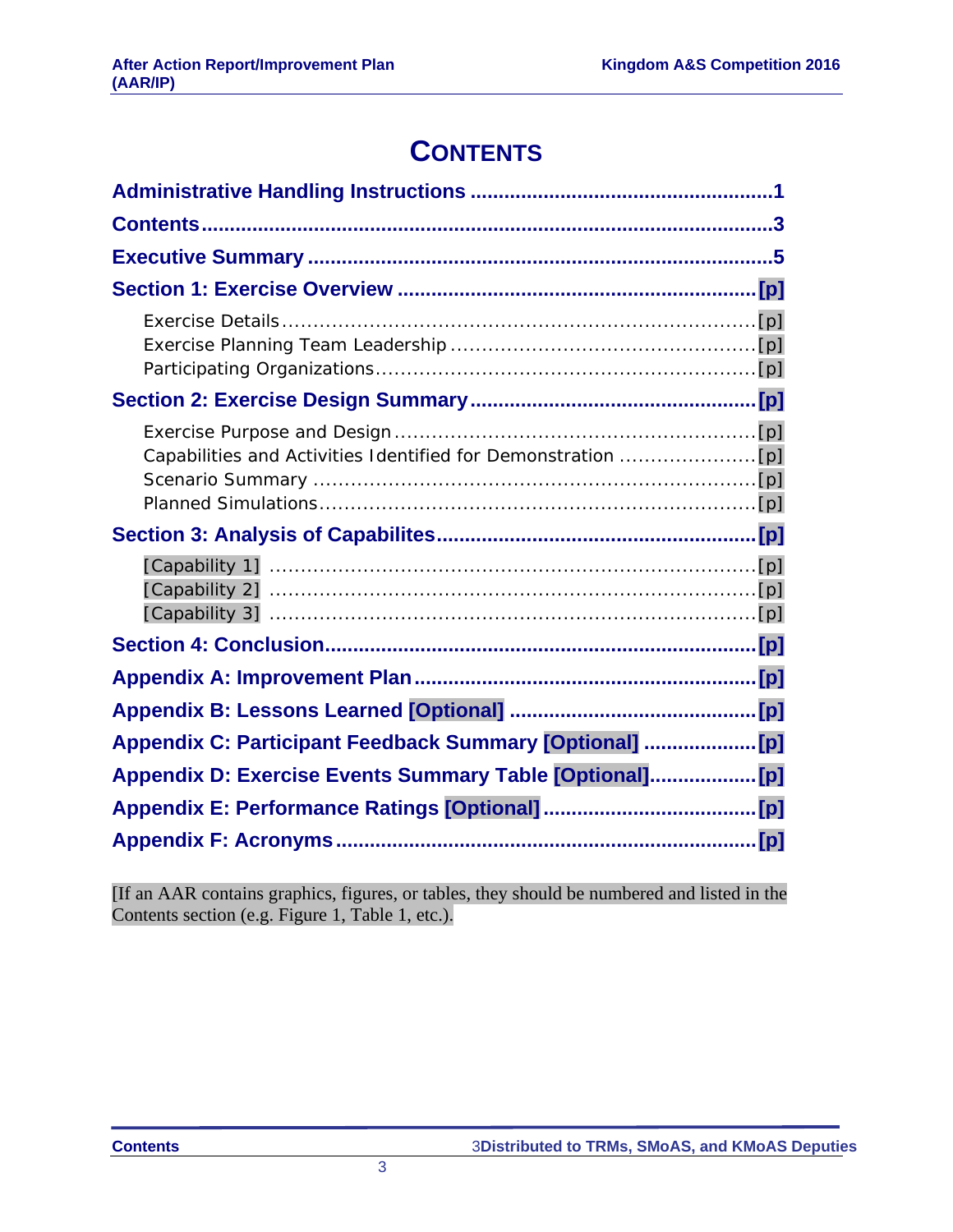This page is intentionally blank.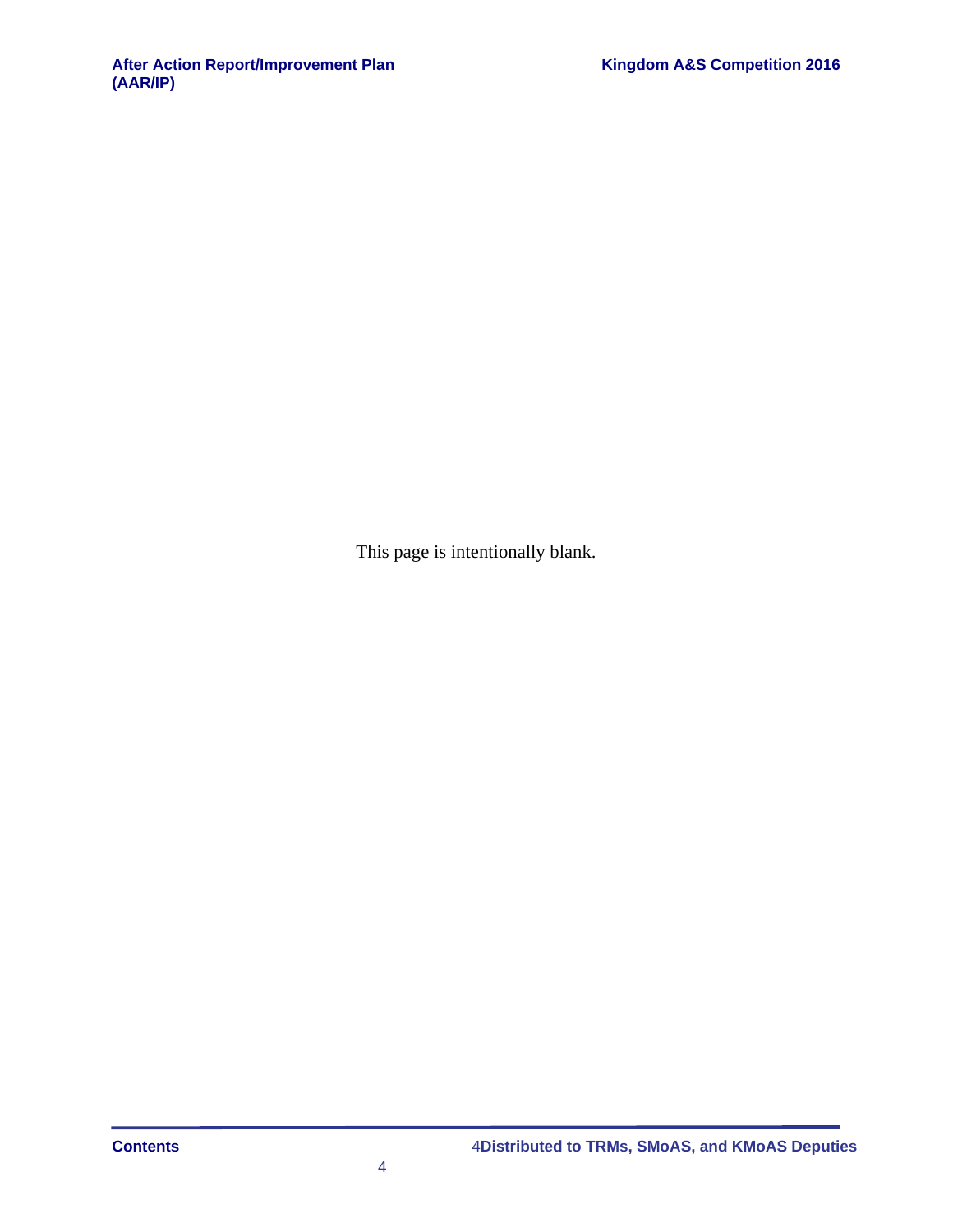### **EXECUTIVE SUMMARY**

The Kingdom A&S Competition 2016 was developed to determine the Kingdom's next A&S Champion and to highlight the artisans of the Kingdom. The exercise planning team was composed of KMoAS (Maimuna al-Bukhariyya), Deputy KMoAS (Isabella di Francesco Ambrosini), and Event Steward (Torcail Gilleghaolain). The exercise planning team coordinated around logistics and planning of the Kingdom A&S Competition, including locations for competition and the event schedule. KMoAS assumed primary responsibility of assigning judges to entrants/artisans, printing judges' sheets and judges' guidance documents, collating judging packets, and communicating with judges and artisans about entries and assignments.

Based on the exercise planning team's deliberations, the following objectives were developed for Kingdom A&S Competition:

- Objective 1: To identify a new Kingdom A&S Champion
- Objective 2: To highlight artisans of the Kingdom

The purpose of this report is to analyze exercise results, identify strengths to be maintained and built upon, identify potential areas for further improvement, and support development of corrective actions.

#### **Major Strengths**

The major strengths identified by KMoAS during this competition are as follows:

- Judges' sheets and judges' guidance documents were separated from each other, saving paper.
- Judges received their judging assignments two weeks in advance, giving them opportunity to research subjects that were unknown to them.
- Artisans received their judging assignments at least a week in advance, giving them an opportunity to know who their judges were.

The major strengths identified by the survey respondents during this competition are as follows:

- The rooms were nice and roomy.
- The check-in process was smooth.
- Competitors in separate rooms made it easy to discuss the works.
- Well-organized, efficient, plenty of judges.

#### **Primary Areas for Improvement**

Throughout the exercise, several opportunities for improvement were identified. The primary areas for improvement, including recommendations, are as follows:

 Sponsoring group should provide a donation lunch for the participants, instead of hosting a feast at the end of the day.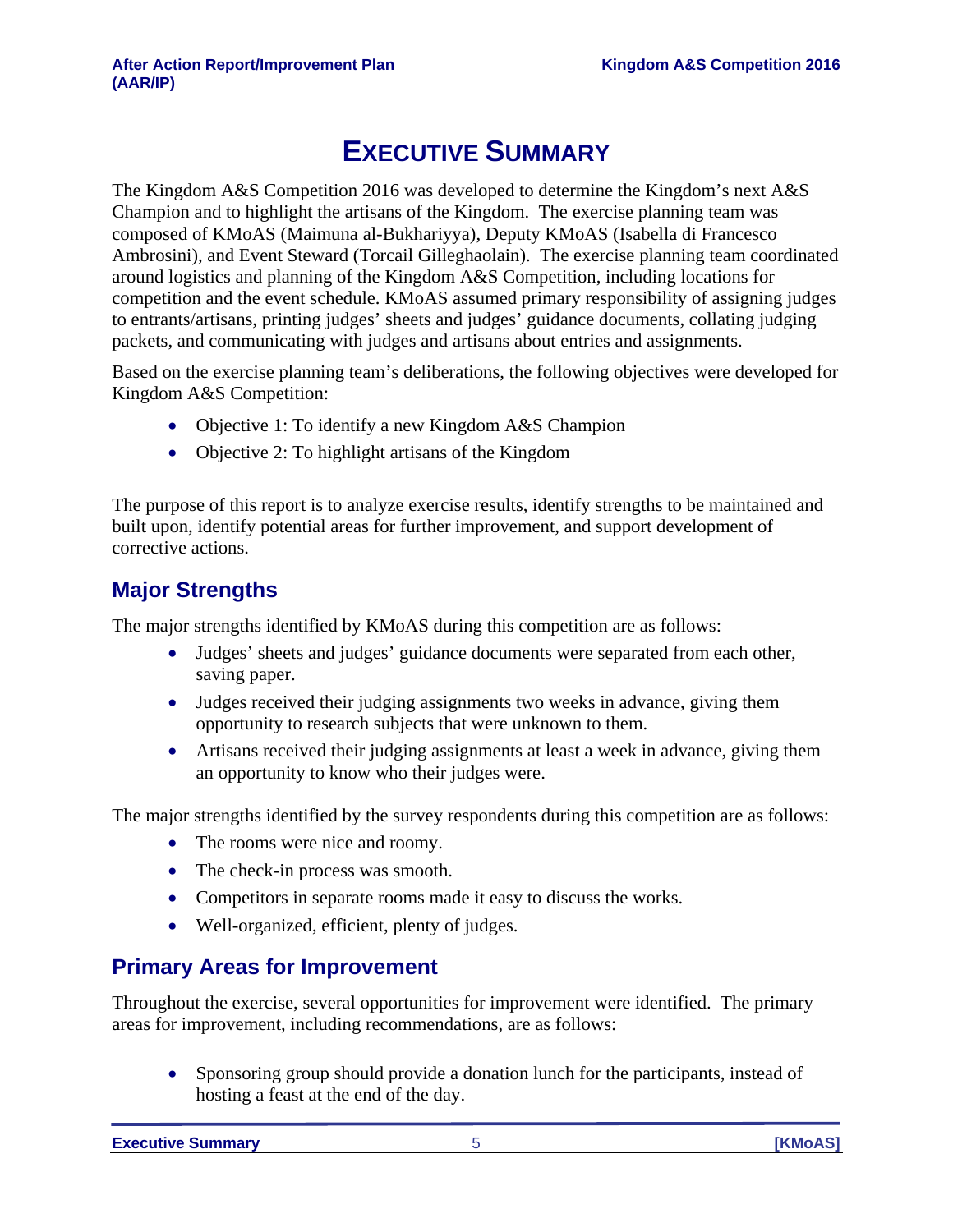- Provide a dedicated place for artisan/judge check-in, preferably close to the gate.
- Work on the delicate balance between Olympic reviewing (a team of 3 judges review all of the entries in a specific division) and overloading judges with entrants.

This year was a year of transitions for Kingdom A&S Competition. Instead of having all the artisans in one big room, artisans were grouped by their division in the competition rooms, and artisans who were competing for Champion were grouped separately. Also, the three judges assigned to each entry were assigned by Division (so the same three judges evaluated the entries in a certain division). If the Division had a few entries, it was relatively smooth, whereas if the Division had multiple entries, it was a different experience. We also provided judges and artisans with Competition information prior to the event: judges received an e-mail with a list of the entrants and entries they would be evaluating and expectations for judges and artisans and artisans received an e-mail with the list of judges who would be evaluating each entry and expectations for judges and artisans.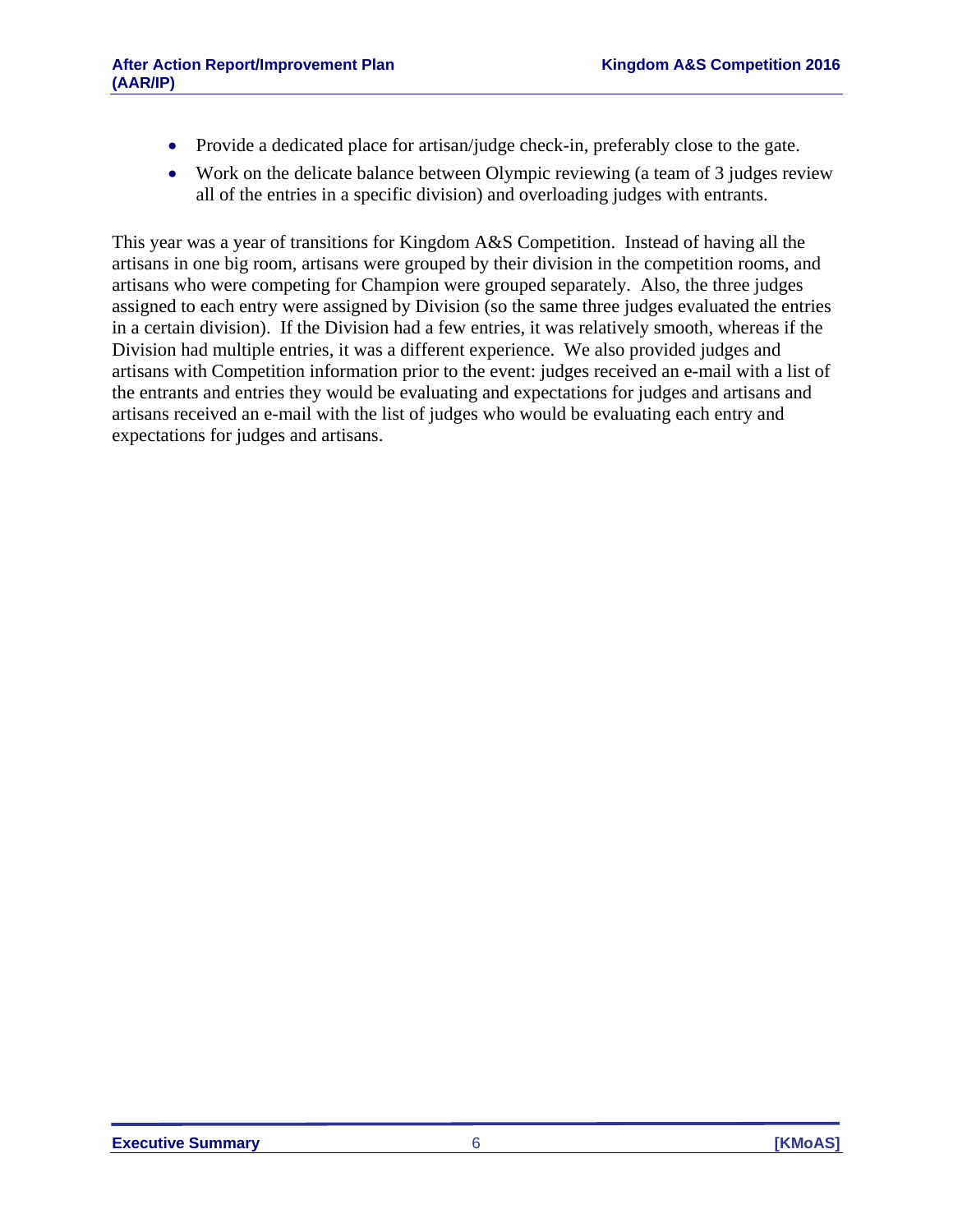# **SECTION 1: EXERCISE OVERVIEW**

#### **Exercise Details**

#### **Exercise Name**

Kingdom A&S Competition 2016

#### **Type of Exercise**

Bi-annual competition for artisans to display works of arts/sciences on a Kingdom-level.

#### **Exercise Start Date**

April 9, 2016

#### **Exercise End Date**

April 9, 2016

#### **Duration**

Five hours

#### **Location**

The College of St. Golias (New Mexico Tech, Socorro, NM)

#### **Sponsor**

Kingdom of the Outlands

#### **Mission**

To identify an overall Kingdom A&S Champion and winners for each of the A&S Divisions.

#### **Exercise Planning Team**

- KMoAS (Maimuna al-Bukhariyya)
- Deputy KMoAS (Isabella di Francesco Ambrosini)
- Event Steward (Torcail Gilleghaolain)

#### **Number of Participants**

- Artisans: 21
- Judges: 32
- Event Staff (Kingdom-level): 2
- Event Staff (local-level):  $~10$
- Attendees: >100 (awaiting official count from Event Steward)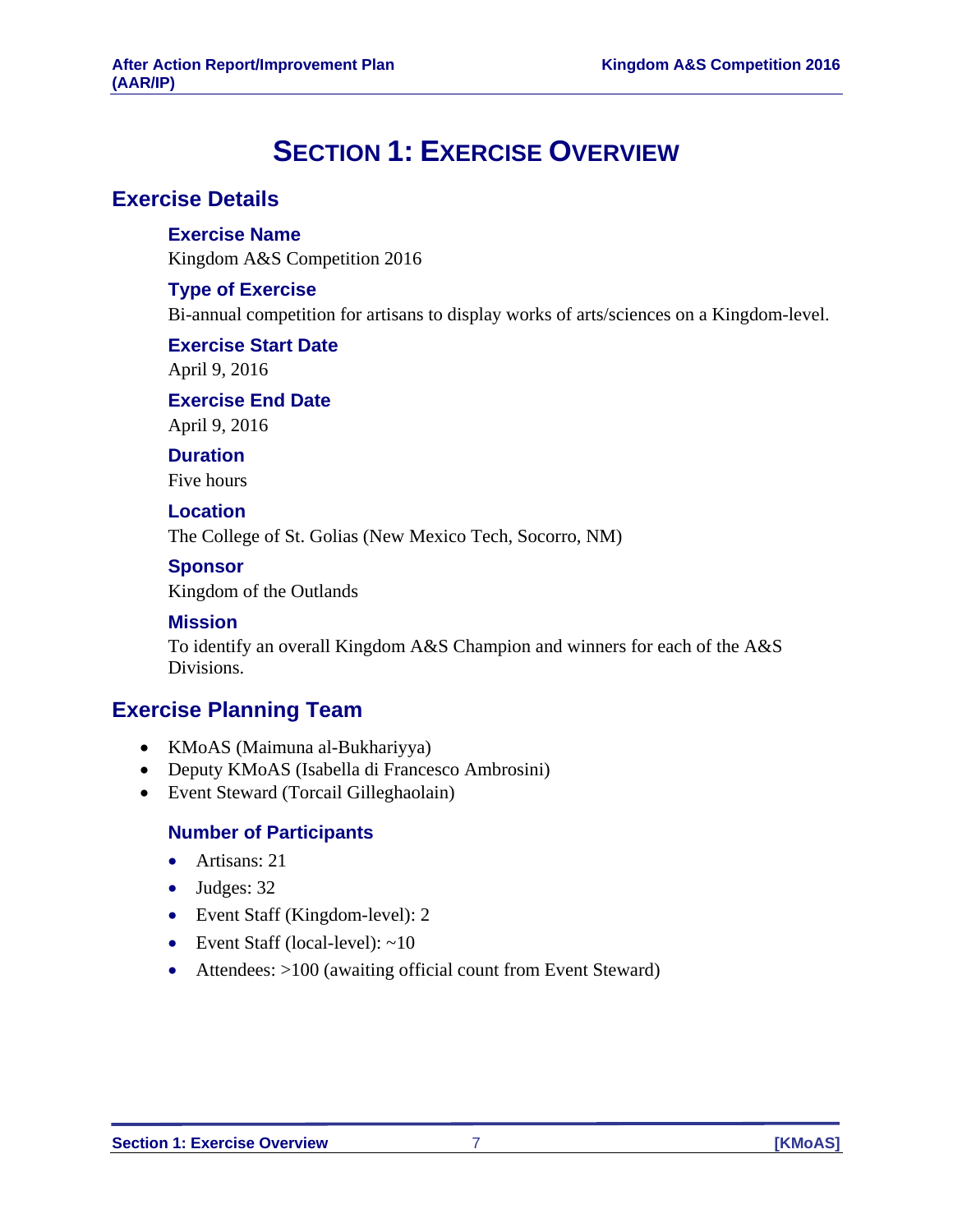### **SECTION 2: EXERCISE DESIGN SUMMARY**

#### **Exercise Purpose and Design**

The purpose of this event was to identify a Kingdom A&S Champion and winners of each of the A&S divisions.

#### **Scenario Summary**

Kingdom A&S Competition was held on April 9, 2016, in the College of St. Golias. Planning began in November 2015, with the identification of the group who would be hosting. Three groups volunteered to host: College of St. Golias, Shire of Nahrun Kabirun, and Canton of Hawk's Hollow. Once the group was selected, planning (initiated by KMoAS and Deputy KMoAS) began. There are two planning/logistics tracts: the competition tract and the event tract. KMoAS was the most involved in the competition tract and Event Steward was most involved in the event tract. Deputy KMoAS was involved equally in both tracts.

Publication of the event occurred in the OH and on the various Yahoo Groups and on the official Kingdom Facebook page. Deputy KMoAS established a Facebook event page.

Event Steward was responsible for logistics around the specific event (location, room set-up, providing a judges' and Royal room, checking-in attendees).

KMoAS assigned entries to judges. This year, the same judges judged all entries in a specific division. KMoAS also printed judges' sheets and judges' guidance documents and collated these in each judge's folder. KMoAS sent e-mails to each judge with a letter of expectations of a judge and the judging assignments. KMoAS sent e-mails to each artisan with the letter of expectation of a judge and the judging assignments. KMoAS and Deputy KMoAS checked in each judge and artisan prior to and just after opening Court. KMoAS and a member of the populace collected each judging sheet and tallied the scores on an Excel spreadsheet, to determine the winner of each division and the overall Champion. KMoAS announced the winner of each division and the overall Champion at closing Court. KMoAS scanned and e-mailed to each entrant their judging sheets during the week after the Competition.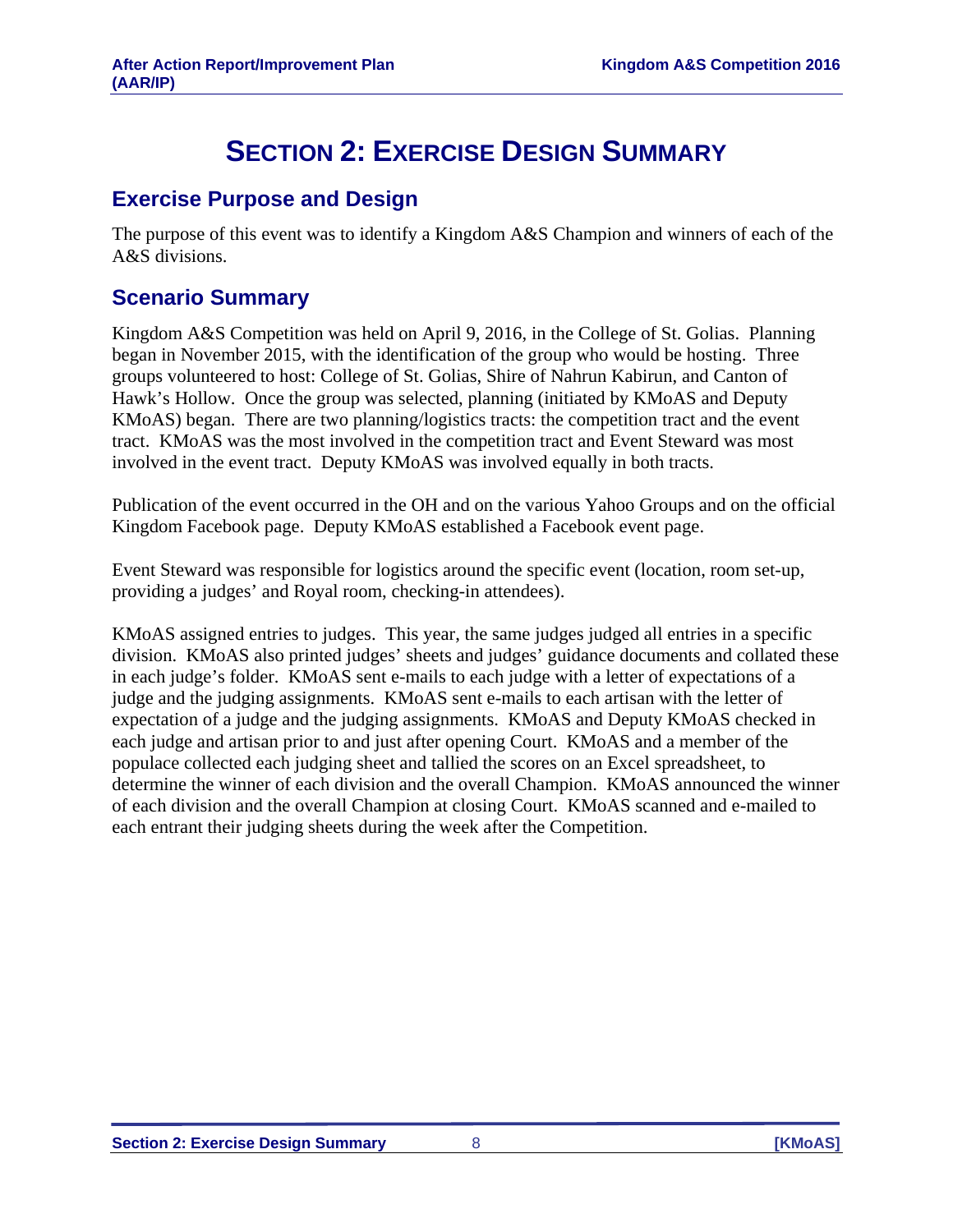### **SECTION 3: ANALYSIS OF COMPETITION**

This section of the report reviews the performance of the exercised objectives, activities, and tasks.

#### **OBJECTIVE 1: TO IDENTIFY A NEW KINGDOM A&S CHAMPION**

**Capability Summary:** The competition's main goal is to find a new Kingdom A&S champion. This year, there were 13 entrants who were vying for Champion; the individual with the highest average score was determined to be the Champion.

**Analysis:** This process went similarly to other years.

#### **Recommendations:**

- 1. Identify, in advance, which room the artisan would be in, so the artisan knows in advance and check-in goes smoother and each room assignment would be printed on both the artisan's folder and the judging sheet.
- 2. Provide a dedicated place for artisan/judge check-in, preferably close to gate.
- 3. Provide water/snacks for judges in the judging room.
- 4. Reduce the number of entries required for Champion to two (down from three entries in two divisions).
- 5. Prioritize judging so that those going for Champion are done first.
- 6. Limit the number of entries (total) to the number of confirmed judges: first come, first served.
- 7. Limit the number of entries per entrant; if they chose to enter more than two items for Champion or more than one for non-Champion, then they will be in a "secondary" stack and judged as opportunity and time allow.
- 8. Coordinate with Kingdom Scribe to have scrolls for each division winner and for the Champion.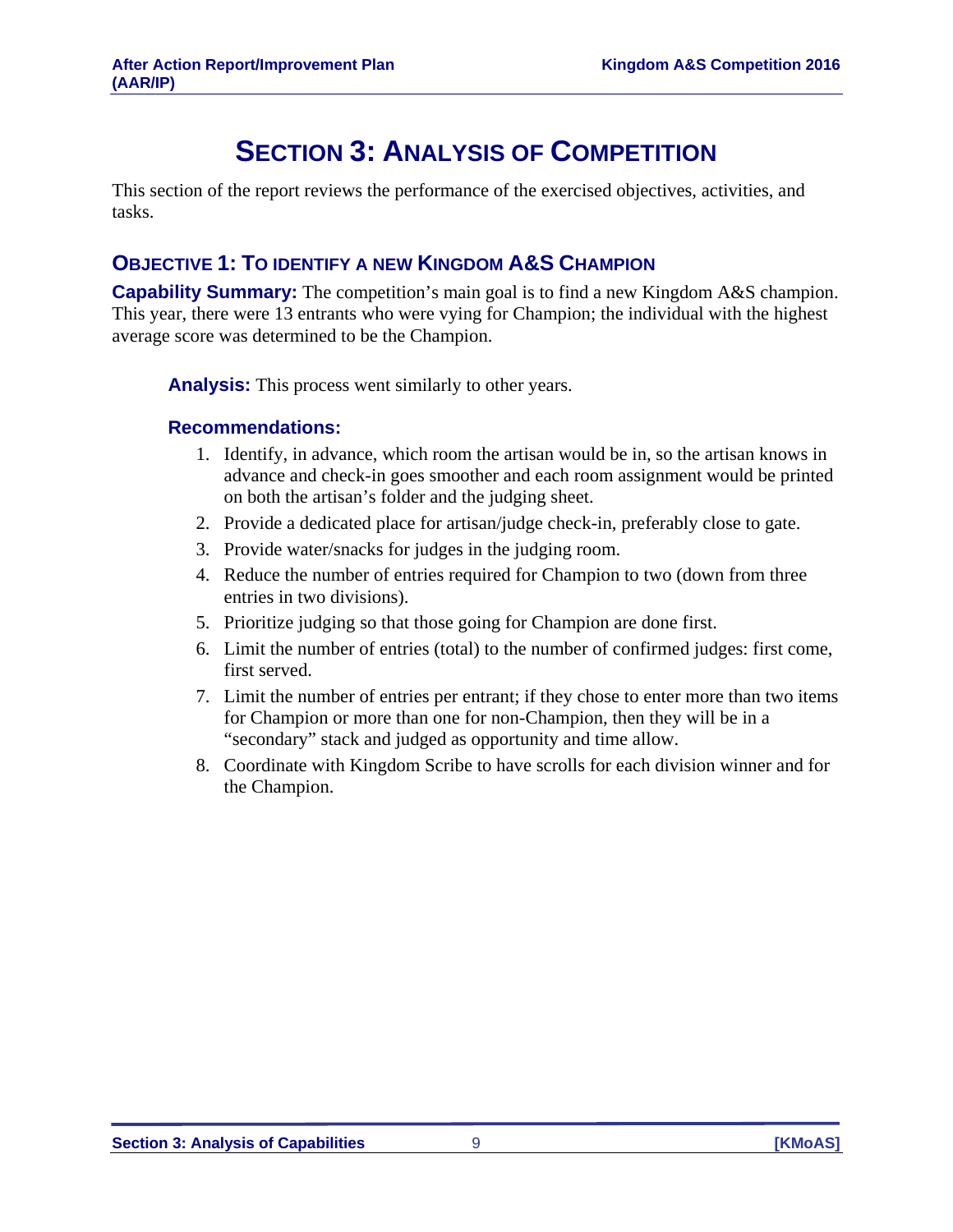#### **OBJECTIVE 2: TO HIGHLIGHT ARTISANS OF THE KINGDOM**

**Capability Summary:** The competition's secondary goal is to allow artisans/scientists an opportunity to display their entries and receive constructive criticism on their entry/ies.

**Analysis:** This process was different than in years past. This year, the same three judges judged all the entries in a specific division (i.e., Joe, Sam, and Bill judged all the entries in the Leatherworking division). Also, this year, we attempted to group artisans in the same division in the same room, so that it was easier for judges to find the entrants and it was easier to control the din in the room.

#### **Recommendations:**

- 1. Assign different judges for each entry, even if this means that there won't be the same judges for a complete category.
- 2. Too many entries per judge.
- 3. Have a site with access to larger space for displays.
- 4. Encourage displays for those who don't actually care about being judged and just want to be seen and have conversations.
- 5. Lack of seating and the use of school desks for entries.
- 6. Shorten the time allowed for judging, so that tallying can occur sooner (begin 1.5-2 hours prior to court).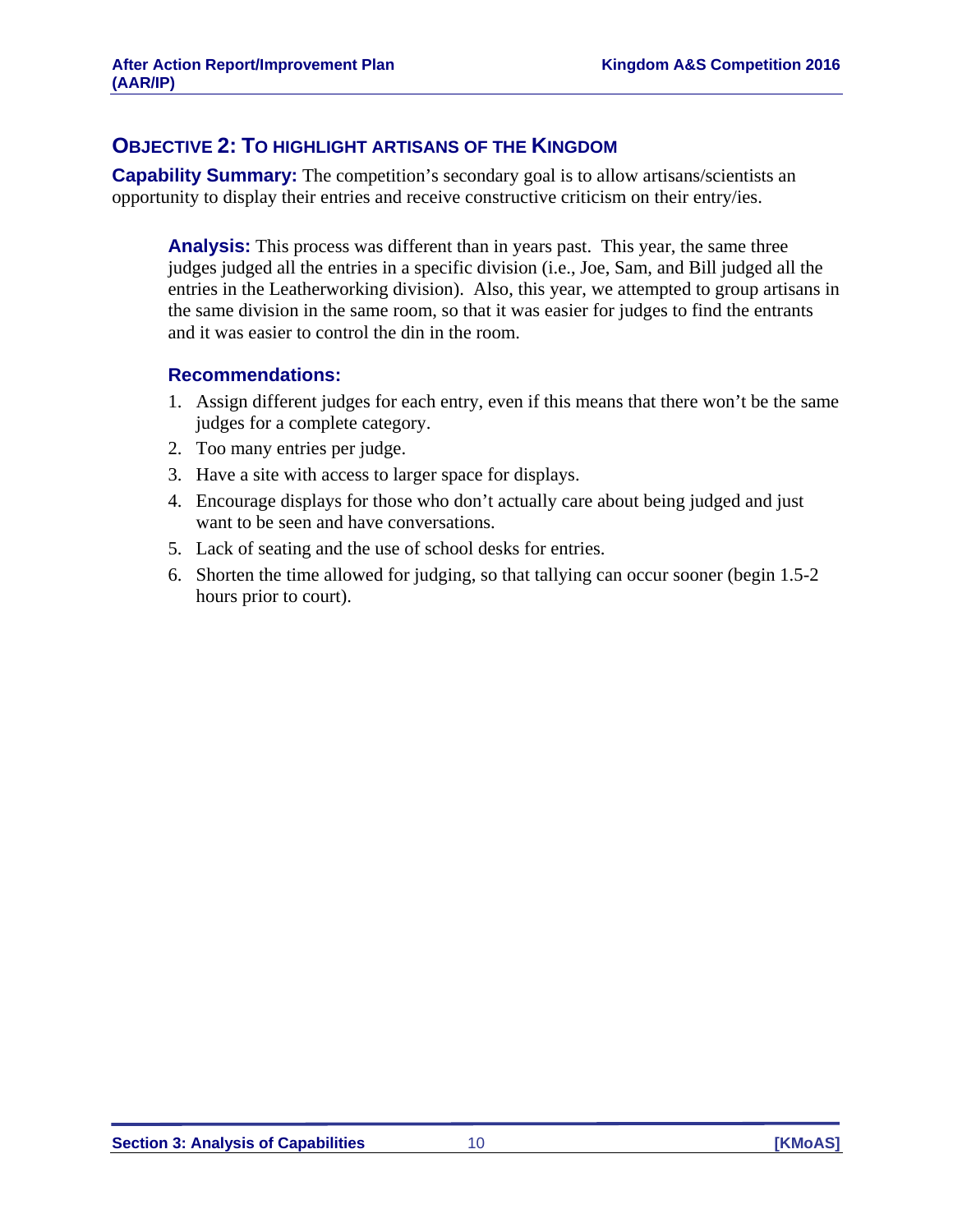### **SECTION 4: CONCLUSION**

- Due to a change in Kingdom Law, the Kingdom A&S Competition is held on the second weekend of April in even years. The next KA&S Competition will be in 2018.
- As stated above, there were 21 artisans who entered into the competition, with 14 going for Champion. For 13 entrants, it was their first time entering into Kingdom A&S.
- Judges received their assignments two weeks in advance; they were notified of the name of the artisan(s) they would be judging and they received the judges' guidance document(s) that pertained to the category/ies they were judging.
- Artisans received their judging assignments at least a week in advance. One change that I would make is to identify which room the artisan would be in, so check-in goes smoother.
- At the event, each judge received a packet with the judging sheet(s) and judges' guidance document(s).
- We had a separate room for judges to go to so they could work in (relative) quiet on their judging assignments. One change that I would make is to have a water and snack station available in that room.
- Another change that I would insist on during the next Kingdom A&S Competition is that the hosting group sponsor a donation lunch; because Kingdom A&S Competition has such a tight timeline/schedule, it can be hard for judges and artisans to leave for the noontime meal.
- I implemented an anonymous survey for judges and artisans to provide feedback on Kingdom A&S Competition. There were five responses; not a representative sample of the entrants and judges. More detailed analysis and action steps are provided in the Kingdom A&S After-Action Report.
	- o What went well this year?
	- o What should be improved on for the next competition (in 2018)?
	- o How would you fix the issue(s) that you identified in Question 2?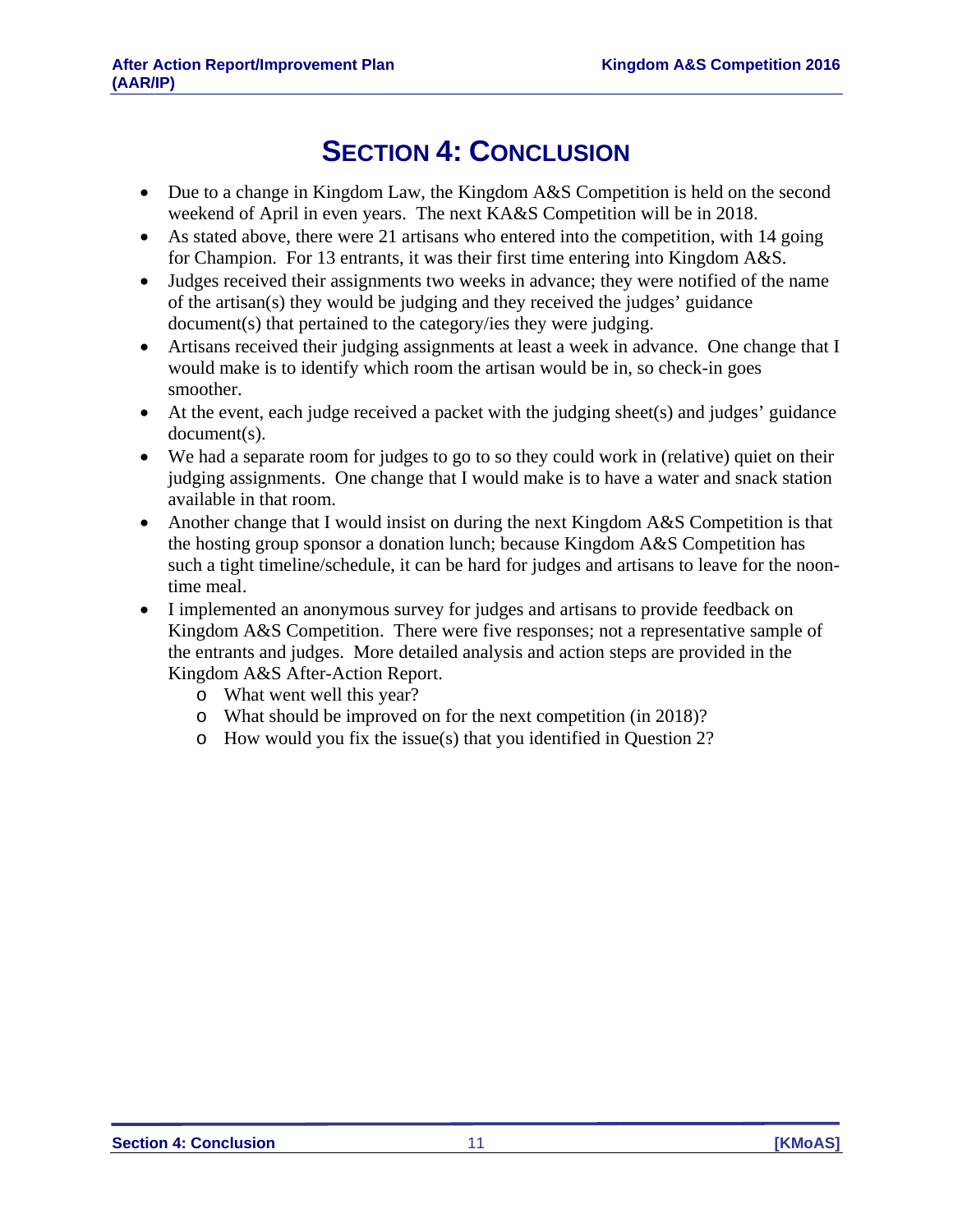### **APPENDIX A: IMPROVEMENT PLAN**

This IP has been developed specifically for the next KMoAS and the next Kingdom A&S Competition in 2018 (April 14, 2018) as a result of Kingdom A&S Competition conducted on April 9, 2016. These recommendations draw on this After Action Report.

| <b>Objective</b>                                   | <b>Recommendation</b>                                                                                                                                                                                                                    | <b>Corrective Action Description</b>                                                                                                                           | <b>Role</b>          | <b>Start Date</b> | <b>Completion Date</b> |
|----------------------------------------------------|------------------------------------------------------------------------------------------------------------------------------------------------------------------------------------------------------------------------------------------|----------------------------------------------------------------------------------------------------------------------------------------------------------------|----------------------|-------------------|------------------------|
| To identify a<br>new<br>Kingdom<br>A&S<br>Champion | Identify, in advance, which room the<br>artisan would be in, so the artisan<br>knows in advance and check-in goes<br>smoother.                                                                                                           | Get room assignments from Event Steward at<br>least 2 weeks in advance, so the labels for the<br>folder can be completed.                                      | <b>Event Steward</b> | March 23,<br>2018 | April 6, 2018          |
|                                                    | Provide a dedicated place for<br>artisan/judge check-in, preferably<br>close to gate.                                                                                                                                                    | Provide table and 2-4 chairs near the gate<br>tent/table for artisan/judge check-in                                                                            | <b>Event Steward</b> | April 13, 2018    | April 14, 2018         |
|                                                    | Provide water/snacks for judges in<br>judging room.                                                                                                                                                                                      | Purchase (at a minimum) water for judges in<br>judging room. Expense would be categorized as<br>an event supply expense for the local Exchequer<br>report.     | <b>Event Steward</b> | April 13, 2018    | April 14, 2018         |
|                                                    | Reduce the number of entries<br>required for Champion to two                                                                                                                                                                             | Update MoAS handbook and Competition rules to<br>decrease the required number of entries per<br>entrant for Champion                                           | <b>KMoAS</b>         | <b>ASAP</b>       | December 31,<br>2017   |
|                                                    | Prioritize judging so that those going<br>for Champion are done first.                                                                                                                                                                   | Identify, clearly, on the judging sheets, the<br>entrants who are vying for Champion.                                                                          | <b>KMoAS</b>         | March 23,<br>2018 | April 6, 2018          |
|                                                    | Limit the number of entries (total) to<br>the number of confirmed judges.                                                                                                                                                                | Update MoAS handbook and Competition rules to<br>limit the number of entries based on the number<br>of judges confirmed.                                       | <b>KMoAS</b>         | March 23,<br>2018 | April 6, 2018          |
|                                                    | Limit the number of entries per<br>entrant; if they chose to enter more<br>than two items for Champion or more<br>than one for non-Champion, then<br>they will be in a "secondary" stack<br>and judged as opportunity and time<br>allow. | Update MoAS handbook and Competition rules to<br>limit the number of entries per entrant.                                                                      | <b>KMoAS</b>         | ASAP              | December 31,<br>2017   |
|                                                    | Coordinate with Kingdom Scribe to<br>have scrolls for each division winner<br>and for the Champion.                                                                                                                                      | Arrange for division and Champion scrolls to be<br>available at the event and for a scribe who can<br>write the name of the winner on the pertinent<br>scroll. | <b>KMoAS</b>         | March 2, 2018     | April 6, 2018          |

**Appendix A: Improvement Plan** 12 *[KMoAS]*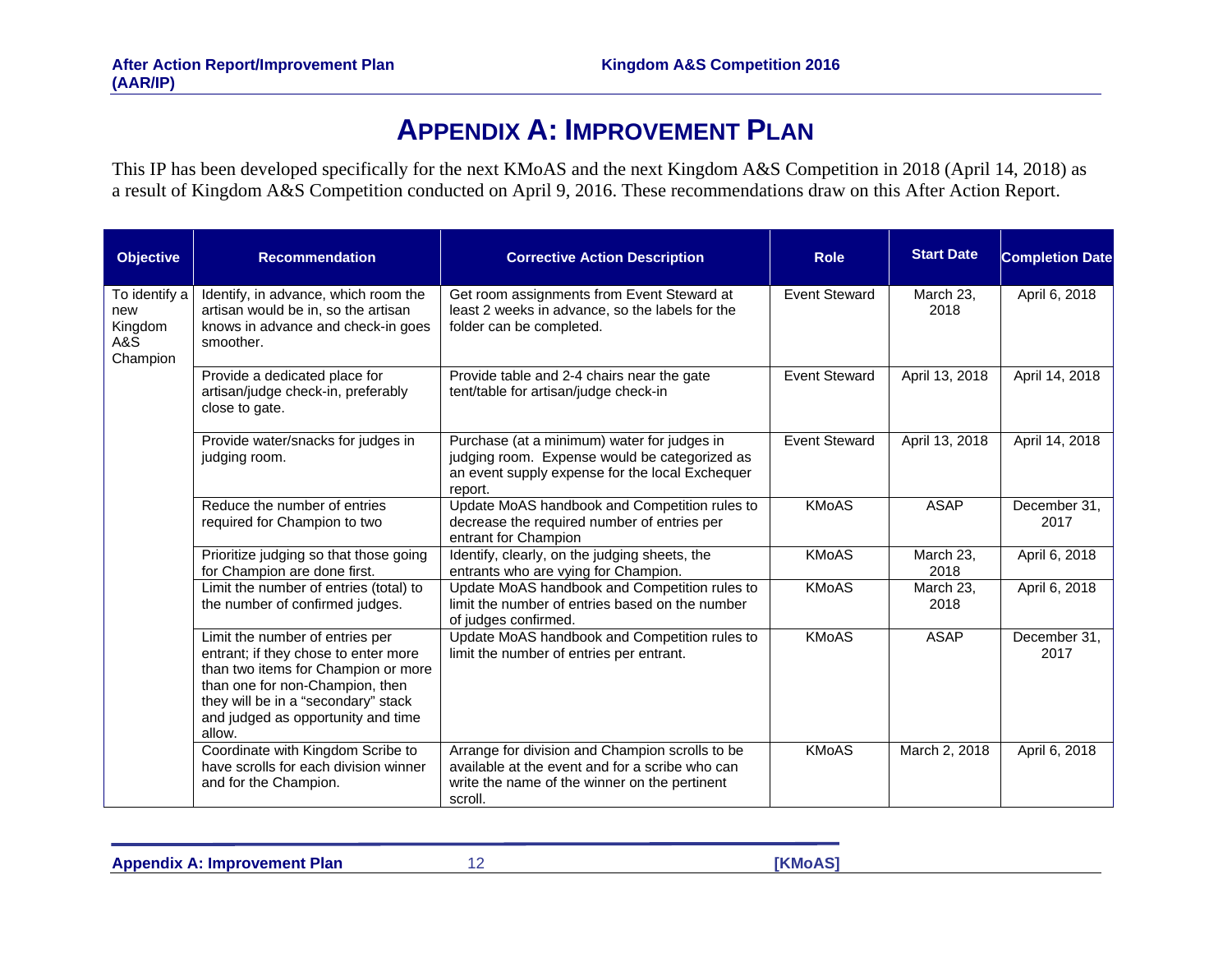| <b>Objective</b>                           | <b>Recommendation</b>                                                                                                             | <b>Corrective Action Description</b>                                                                                                                                                               | <b>Role</b>          | <b>Start Date</b>    | <b>Completion Date</b> |
|--------------------------------------------|-----------------------------------------------------------------------------------------------------------------------------------|----------------------------------------------------------------------------------------------------------------------------------------------------------------------------------------------------|----------------------|----------------------|------------------------|
| To highlight<br>artisans of<br>the Kingdom | Assign different judges for each<br>entry, even if this means that there<br>won't be the same judges for a<br>complete category.  | Assign judges based on category, not division.<br>Assign each judge a maximum of 5 entries,<br>regardless of the count in the category/division.<br>Limit each entrant to three entries, period.   | <b>KMoAS</b>         | March 23,<br>2018    | April 6, 2018          |
| Too many entries per judge.                |                                                                                                                                   | Assign 4-5 judges to a panel with no more than 5<br>entries - not every judge would rate every entry<br>but every judge would only have 4-5 entries rather<br>than 7 or more.                      | <b>KMoAS</b>         | March 23,<br>2018    | April 6, 2018          |
|                                            | Have a site with access to larger<br>space for displays.                                                                          | Empty each room of all unnecessary<br>desks/furniture, so there is more space in each<br>room.                                                                                                     | <b>Event Steward</b> | April 13, 2018       | April 14, 2018         |
|                                            | Encourage displays for those who<br>don't actually care about being<br>judged and just want to be seen and<br>have conversations. | Encourage displays at Queen's Prize Tournament<br>and mini-competitions at local events (which is<br>already done). Educate entrants and sponsors<br>about the purpose of Kingdom A&S Competition. | <b>KMoAS</b>         | <b>ASAP</b>          | Unending               |
|                                            | Lack of seating and the use of<br>school desks for entries and judging.                                                           | Require site to supply seating and tables for<br>judges and entrants (in the display area and in the<br>judging room).                                                                             | <b>Event Steward</b> | December 31,<br>2017 | April 13, 2018         |
|                                            | Shorten the time allowed for judging,<br>so that tallying can occur sooner<br>(begin 1.5-2 hours prior to Court).                 | Begin tallying as judging sheets are handed in<br>(which was done, so not sure how to speed up the<br>process).                                                                                    | <b>KMoAS</b>         | April 14, 2018       | April 14, 2018         |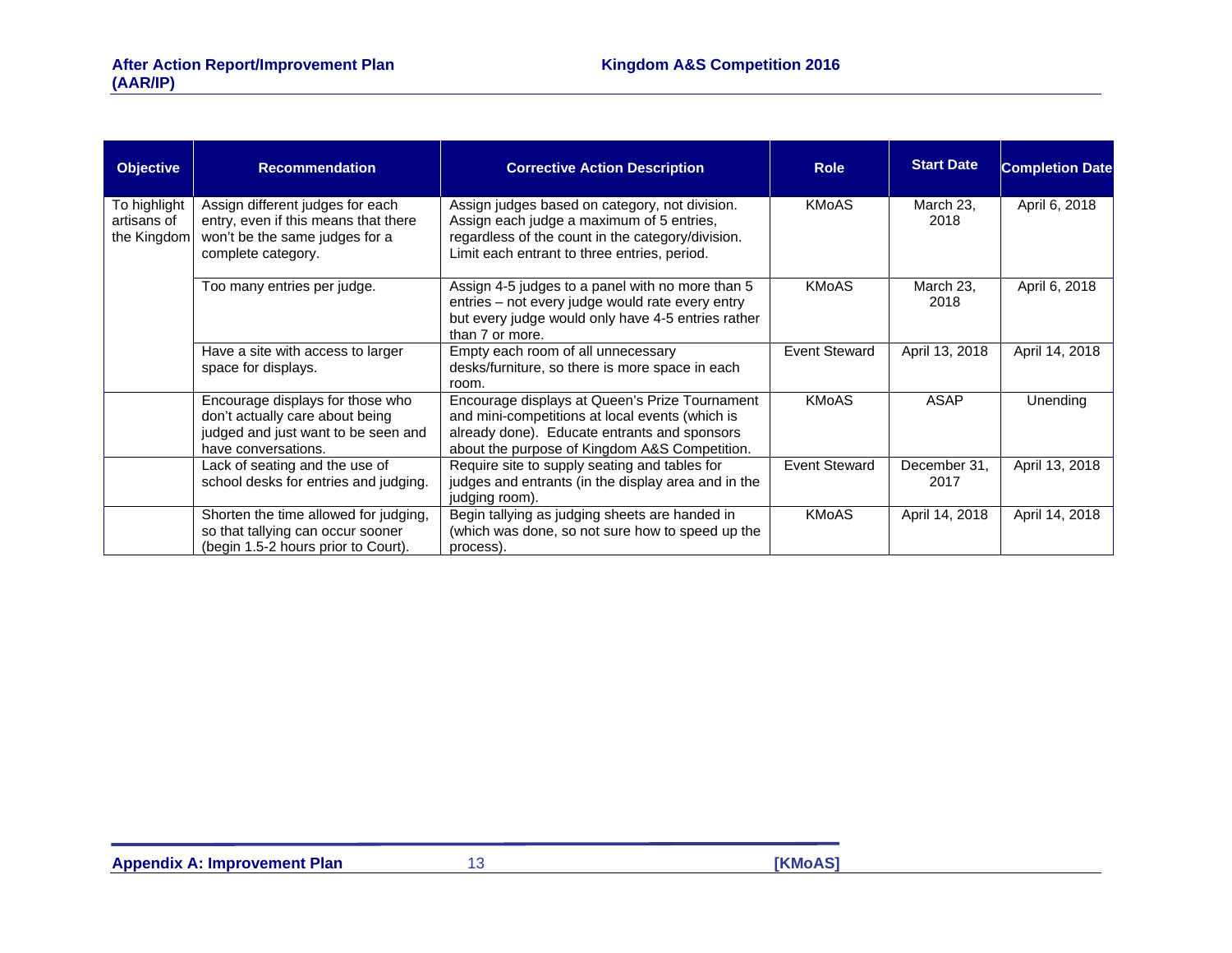### **APPENDIX B: LESSONS LEARNED**

While the After Action Report/Improvement Plan includes recommendations which support development of specific post-exercise corrective actions, exercises may also reveal lessons learned which can be shared with the broader audience.

### **Exercise Lessons Learned**

- Offer donation lunch to attendees.
- Put signage out at least an hour before gate opens.
- Make sure that space for court is sufficient for the number of attendees.
- Provide room assignments in advance (when the artisan's letter is sent out).
- Provide a dedicated check-in space for artisans/judges, preferably close to gate.
- KMoAS mileage is a reimburseable expense, per Kingdom Exchequer (14c/mile).
- Prizes can be provided for division winners and Champion you can make prizes (reimbursed similarly to site tokens), per Kingdom Exchequer.
- Judges are eligible for honoraria (including gift cards), per Kingdom Exchequer.
- Have water available in the judges' room (should be purchased by the local group and paid for through the local group account).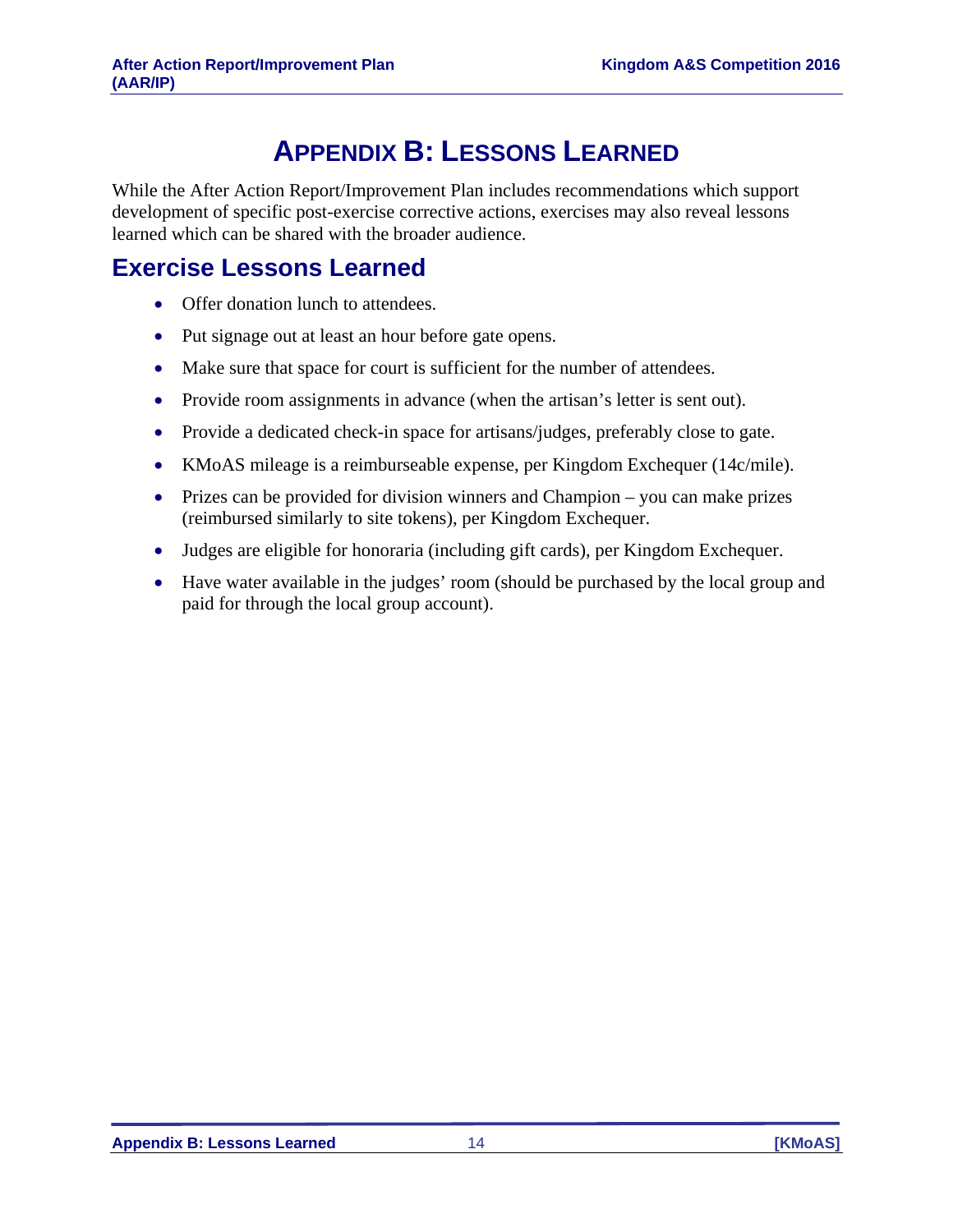### **APPENDIX C: PARTICIPANT FEEDBACK SUMMARY**

For two weeks, a survey was open on SurveyMonkey. It was an anonymous survey. Five respondents gave feedback on Kingdom A&S Competition 2016.

Respondent 1:

- What went well?
	- o Well organized, efficient, plenty of judges.
- What should be improved on for the next competition (in 2018)?
	- o I was disappointed that the number of participants. In years past there's been three times as many.
- $\bullet$  How would you fix the issue(s) that you identified in Question 2?
	- o I'm not sure. It's an ongoing trend that less and less people participate in arts competitions.

Respondent 2:

- What went well?
	- o The rooms were nice and roomy. The checkin process was smooth.
- What should be improved on for the next competition (in 2018)?
	- o Lunch for artists and judges.
- $\bullet$  How would you fix the issue(s) that you identified in Question 2?
- o A cart rolling around offering food and drink would be wonderful.

Respondent 3:

- What went well?
	- o Competitors in separate rooms made it easy to discuss the works.
- What should be improved on for the next competition (in 2018)?
	- o I would prefer feedback from additional sources, particularly when entering more than one item in a single category.
- $\bullet$  How would you fix the issue(s) that you identified in Question 2?
	- o Assign different judges for each entry, even if this means that you won't have the same judges for a complete category.

Respondent 4:

- What went well?
	- o Entries were grouped together and there were many great artisans.
- What should be improved on for the next competition (in 2018)?
	- o I know the site has a lot to do with the arrangement of entrants, but it was difficult to get around to see the ones you were not judging.
- How would you fix the issue(s) that you identified in Question 2?
	- o Site with access to larger space for displays.

Respondent 5:

- What went well?
	- o This was the Best organized and run competitions in the 20 years I have been participating.
- What should be improved on for the next competition (in 2018)?
	- o Although some might grouse, I would shorten the time allowed for judging.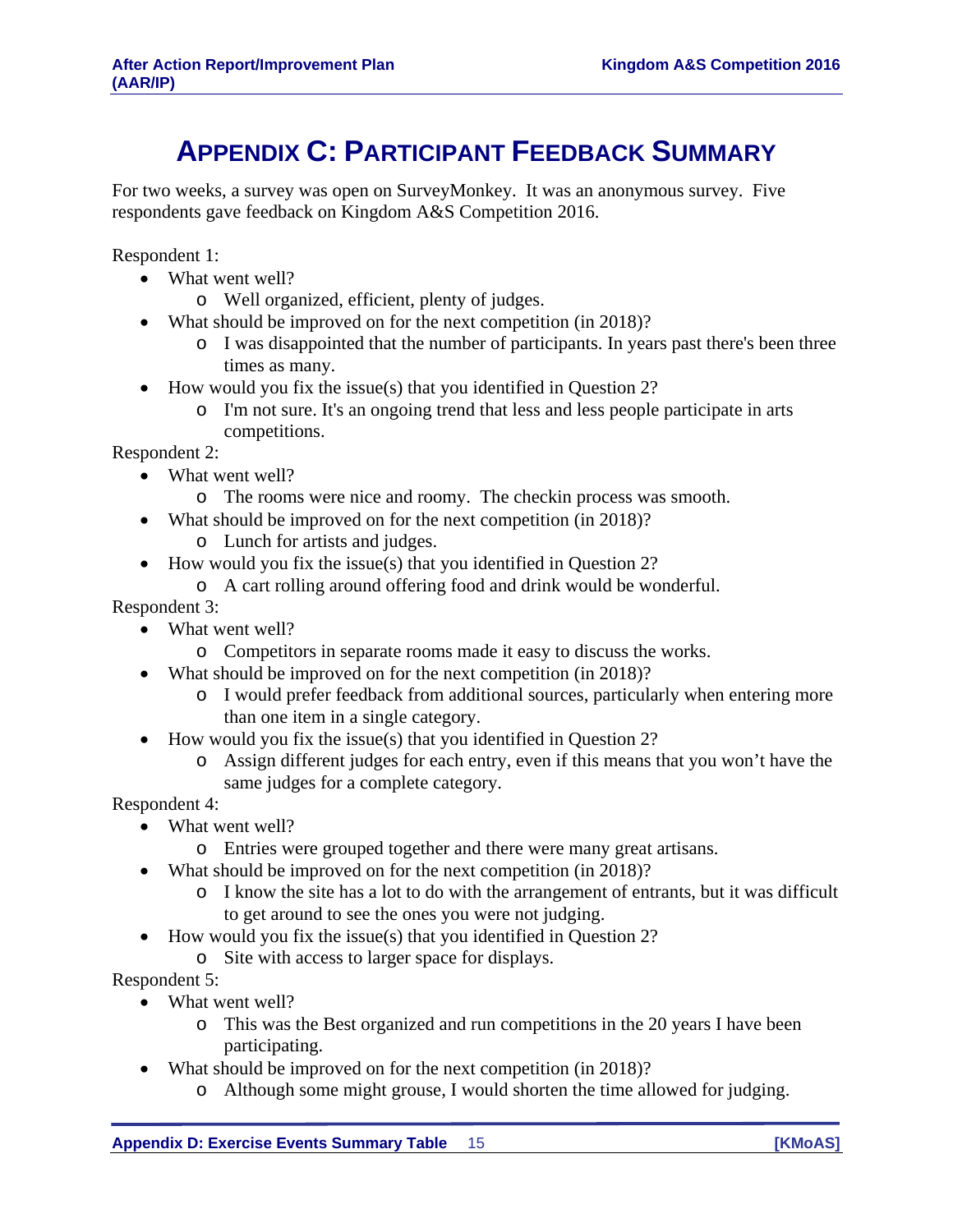- How would you fix the issue(s) that you identified in Question 2?
	- o Shorten the time for judging so that there is 1 ½ to 2 hours to tally, Before Court.